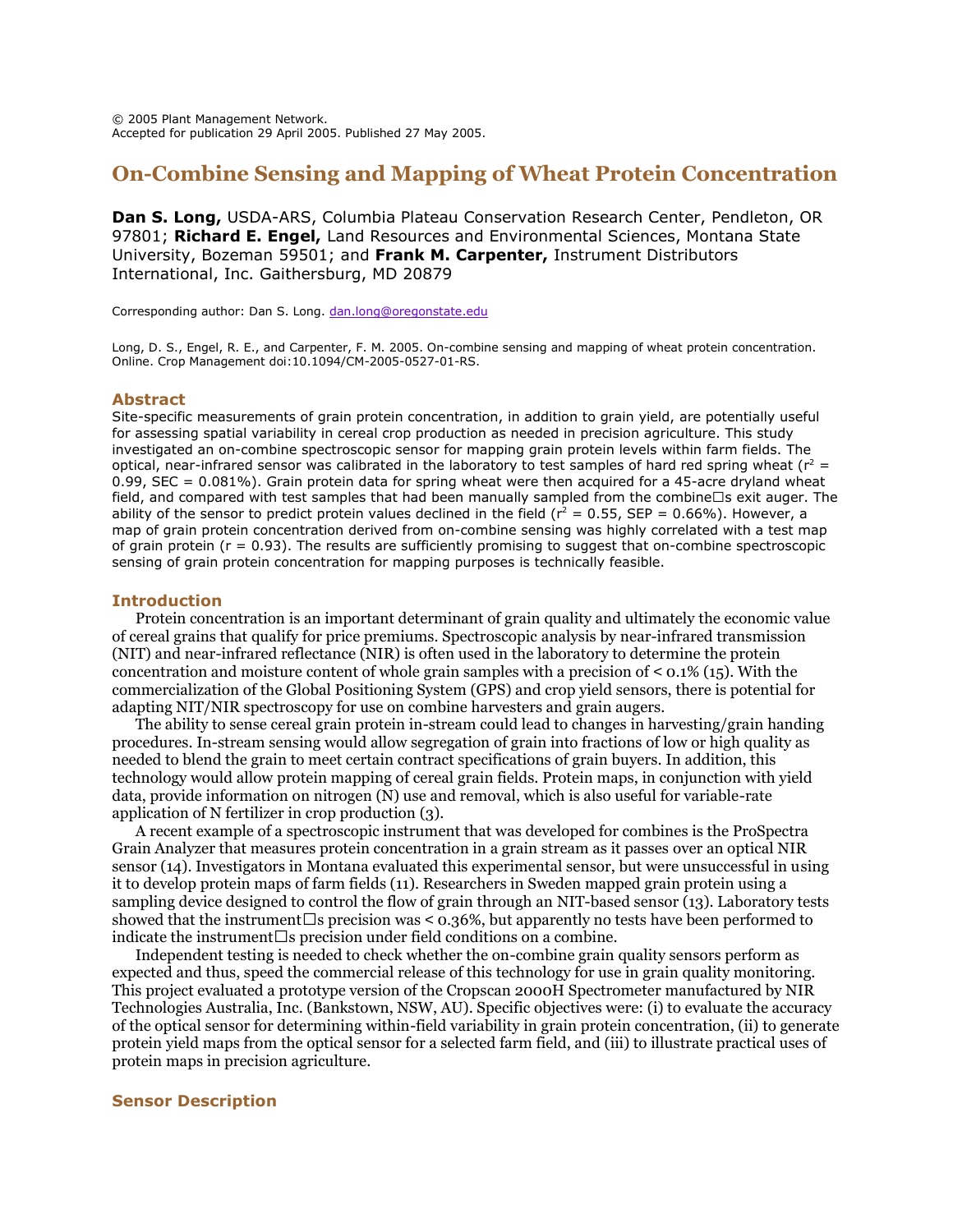The Cropscan instrument is designed to measure NIT through whole kernels using the 720 to 1100 nm region of the light spectrum. The instrument consists of a remote sampling device and fiber optic cable (Fig. 1), and spectrometer with control panel and remote display module. The remote sampling device, consisting of sample cell with mechanical plunger, fiber optic cable, and light emitting tungsten lamp, is mounted in the housing of the exit auger within the bulk tank of a combine harvester. As grain passes the opening of the sampling device, the plunger lowers to draw approximately 50 g of grain into a windowed sample cell. Light emitted from the tungsten lamp passes through the sampled grain. A fiber optic pickup cable transmits the spectra to a detector in the remote display module located within the cab of the combine.



Fig. 1. Remote sampling device (with cables) mounted to the exit auger in the bulk tank of a Case-IH model 1660 combine harvester.

When the measurement is finished, the plunger is driven upwards to return the grain to the exit auger. Each grain sample is collected and scanned within a 6-s period. A 100% transmittance reference scan is taken after every five scans as needed to recalibrate the instrument. Up to 10 measurements can be combined to provide a moving average of protein and moisture data, and thereby smooth the variability in the collected data. The remote display module shows the instantaneous and average values of protein and moisture during harvesting operations. Controls are available for starting, stopping, and resetting the instrument. Up to 4000 measurements may be stored in memory before downloading to a personal computer for mapping purposes. Thus, combine operators have about 6.5 h of scanning time before data retrieval.

#### **Testing the Sensor in the Laboratory**

Reference grain samples ( $n = 30$ ) representing a wide range in protein concentration were obtained from an N fertility– water gradient trial with hard red spring wheat conducted at the Montana State University Northern Agricultural Research Center near Havre. Interested readers may wish to consult Engel et al. (4) for details on the experimental setup and cultural practices. Chemical analysis for N was performed in the laboratory using a LECO CNS-2000 combustion analyzer (12). Grain protein concentration was computed by multiplying grain N concentration by 5.7 (8) and correcting to 12% moisture.

In the laboratory, each grain sample was poured into the instrument' s sampling device. At the start of the measurement cycle, the instrument takes an initial 100% reference scan and then allows the rectangular sampling chamber to fill with grain. Five protein scans are taken per sample then another 100% reference is taken and this process is repeated. These results, including the spectral data, are saved in the instrument' s memory. After scanning all samples, data were downloaded to a personal computer and analyzed using SAS (SAS Institute, Cary, NC).

Regression analysis was used to develop a calibration model relating grain protein concentration to spectra collected with the Cropscan instrument. Statistics for evaluating the prediction included the coefficient of determination (R<sup>2</sup> ) and standard error of calibration (SEC). A scatter plot (Fig. 2) shows excellent agreement between protein derived by LECO analysis and that derived by the online NIT sensor. The line slope and intercept relating predicted to observed grain protein concentration was close to 1.0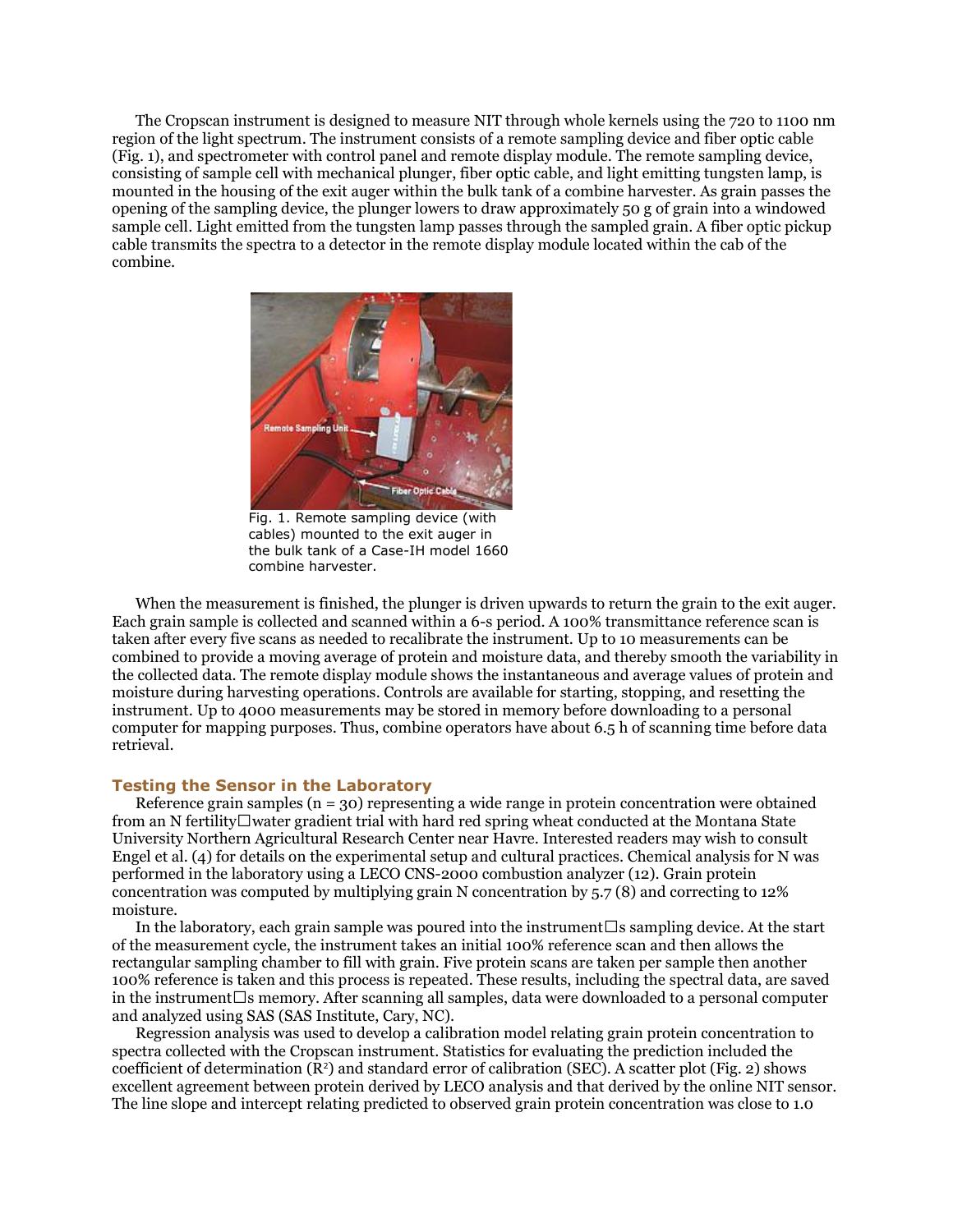and 0.0, respectively. In addition, the SEC was less than the Federal Grain Inspection Service (FGIS) standard  $(\pm 0.15\%$  mean deviation) for NIT instruments that are calibrated to the combustion method.



relationship between sensor-derived protein and test samples of protein.

#### **Testing the Sensor in the Field**

A Case-IH 1660 combine, equipped with a GPS receiver, yield monitor, and a CropScan grain quality monitor, was used to harvest a 45-acre dryland field of hard red spring wheat in northern Montana. More than 500 hand samples were collected manually from the exit auger of the clean grain elevator at 30-s intervals as the grain was harvested. Distance of separation between the grain samples was 176 ft based on combine ground speed of 5.87 fps (4 mph) and the 30-s sampling rate. During the sampling process, the unique GPS-time of collection was noted and written onto each bag that received a sample.

A whole grain near-infrared analyzer (Foss Infratec 1225) was used to determine the reference protein concentration of each hand sample. The grain samples had been cleaned of foreign materials as needed for the analyzer to operate properly. Protein concentrations were corrected to a 12% moisture basis. Values of protein from the hand samples and sensor were used to develop protein maps for the study site. Geographic positioning of a protein measurement was accomplished in the following two steps: (i) subtracting 11 s from the GPS time of sample collection as needed to compensate for the time from when the crop was cut to when the threshed grain reached the sensor at the top of the elevator, and (ii) matching this lagged time with the same GPS time and its corresponding geographic coordinates that had been recorded in the data file created by the combine' s yield monitor and GPS receiver.

In the field, it was not possible to manually collect the same grain that was sampled by the Cropscan sensor because of the plunger design, which did not include a separate outlet port for grain exiting the sampling chamber. Hand sampling could not be coordinated with the sensor because of difficulty in knowing when the sensor was taking a reading during the measurement cycle. Instead, a sensor measurement was paired with a reference protein measurement if they were located within 5 m, or equal to the combine' s header width. This procedure created 32 pairs of observation for statistically evaluating the linear relationship between Cropscan and reference protein values.

Though the relationship between the on-combine sensor and reference protein is linear, as indicated by the scatter diagram presented in Figure 3, the regression line of reference protein accounts for only 55% of the statistical variation  $(R^2 = 0.55)$  in Cropscan protein. In addition, the laboratory calibration predicted the protein level in spring wheat with an SEP of 0.66%, which is well outside of the 0.15% specification set by FGIS. Comparison of the mean laboratory results  $(x = 14.1\%)$  with the Cropscan  $(x = 14.1\%)$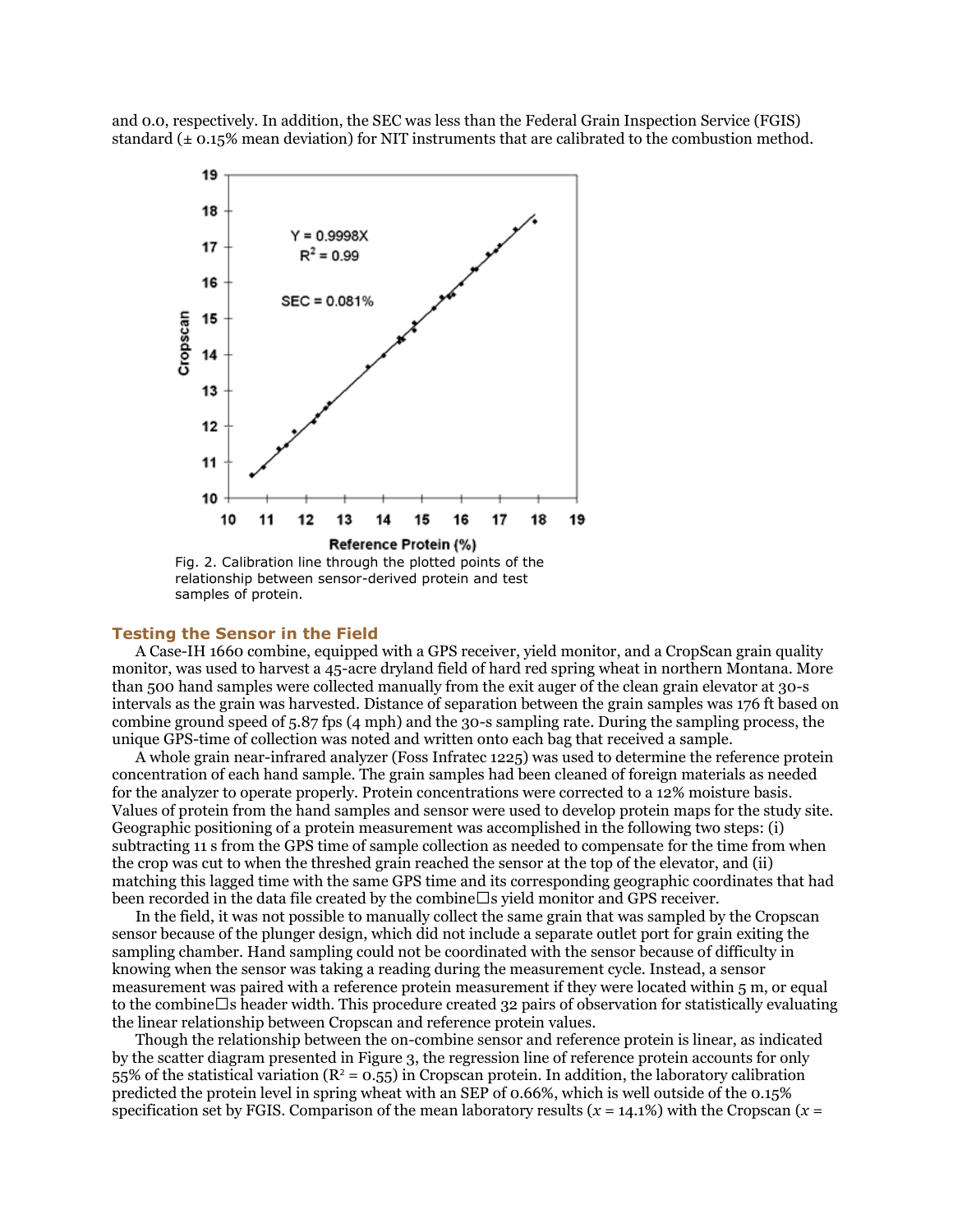16.4%) indicated that its readings were negatively biased, or overestimated grain protein by 2.3%. Further, the slope of the regression equation is 0.832 (Fig. 3) and significantly differs from unity thus showing that the relationship is not 1:1 in the population.



Fig. 3. Relationship between grain protein measurements obtained on the combine with the Cropscan sensor and those obtained in the laboratory with whole grain NIR analysis of reference samples.

It is hypothesized that the deviation and bias between the protein measures result from the presence of foreign material in the threshed grain. Meier (11) evaluated the accuracy of the ProSpectra Grain Analyzer and showed that the  $R^2$  decreased from 0.81 to 0.71, and absolute bias increased from 1.81 to 3.36% as the content of foreign material in the grain increased from zero to 2.5% (by weight). Foreign material consisted of roughage such as chaff, straw, and threshed wheat heads. Therefore, a bias-slope adjustment would likely be required for different cylinder or rotor speeds, airflow rates, grain moisture contents, and other factors that influence grain cleanliness during machine harvest. Fortunately, the instrument can easily be adjusted for slope and bias on the combine provided a limited number of reference grain samples are available for matching with the sensed protein values.

The geostatistical interpolation procedure of kriging and the mapping software Surfer (Golden Software, Inc., Golden, CO) were used to create maps of sensed protein and reference protein (Fig. 4). To enable their visual comparison, a normalization procedure was used to adjust the interpolated map values to the each measurement scale. The equation: Normalized Protein = (Map Value / Mean), derives the percentage of the mean of the data series at each location in the field. In evaluating the equation, the computer substitutes a map value for a field location, completes the calculation, stores the result, and then repeats the process for all other map locations (1).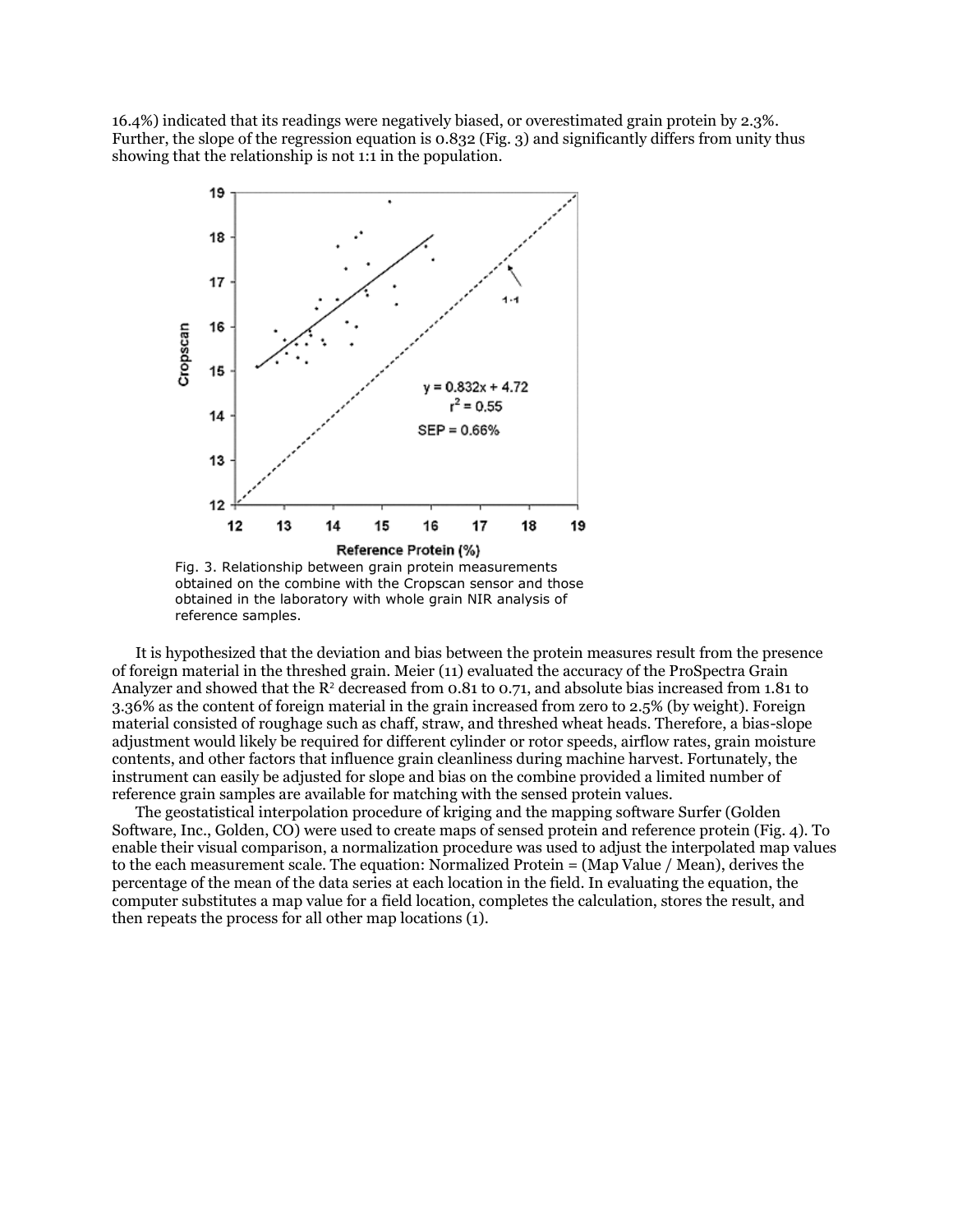

The maps of normalized grain protein for on-combine sensing and laboratory analysis of hand samples appear similar. High and low areas of grain protein concentration are consistent from map to map. The maps are statistically related as indicated by a correlation coefficient (*r*) of 0.93 (*P* < 0.05). Thus, protein measurements achieved with the Cropscan may be useful for distinguishing protein differences for field mapping purposes. Based on the authors' experience, the grain quality differences result from spatial variability in N fertility, plant available water, and other environmental factors.

#### **Practical Uses of Protein Maps**

Due to the correlation between grain protein and plant N nutrition, growers may be able to use grain protein maps to assess spatial variability in soil N fertility levels (4). This could lead to improved soil sampling protocols that direct sampling to areas of a field that are deficient in N. As a compliment to soil tests for N, grain protein concentration can be a useful post-harvest indicator of whether N supply was sufficient for optimum wheat yields (7). For example, protein at 11.5% indicated the transition between Nsufficient and N-deficient dryland winter wheat in Colorado (6). Yields of dryland spring wheat in Montana with protein concentration below 13.2% were frequently depressed by inadequate N (4). Hence, a protein map could be viewed as a map showing areas of a field where N is either sufficient or deficient for grain yield (Fig. 5).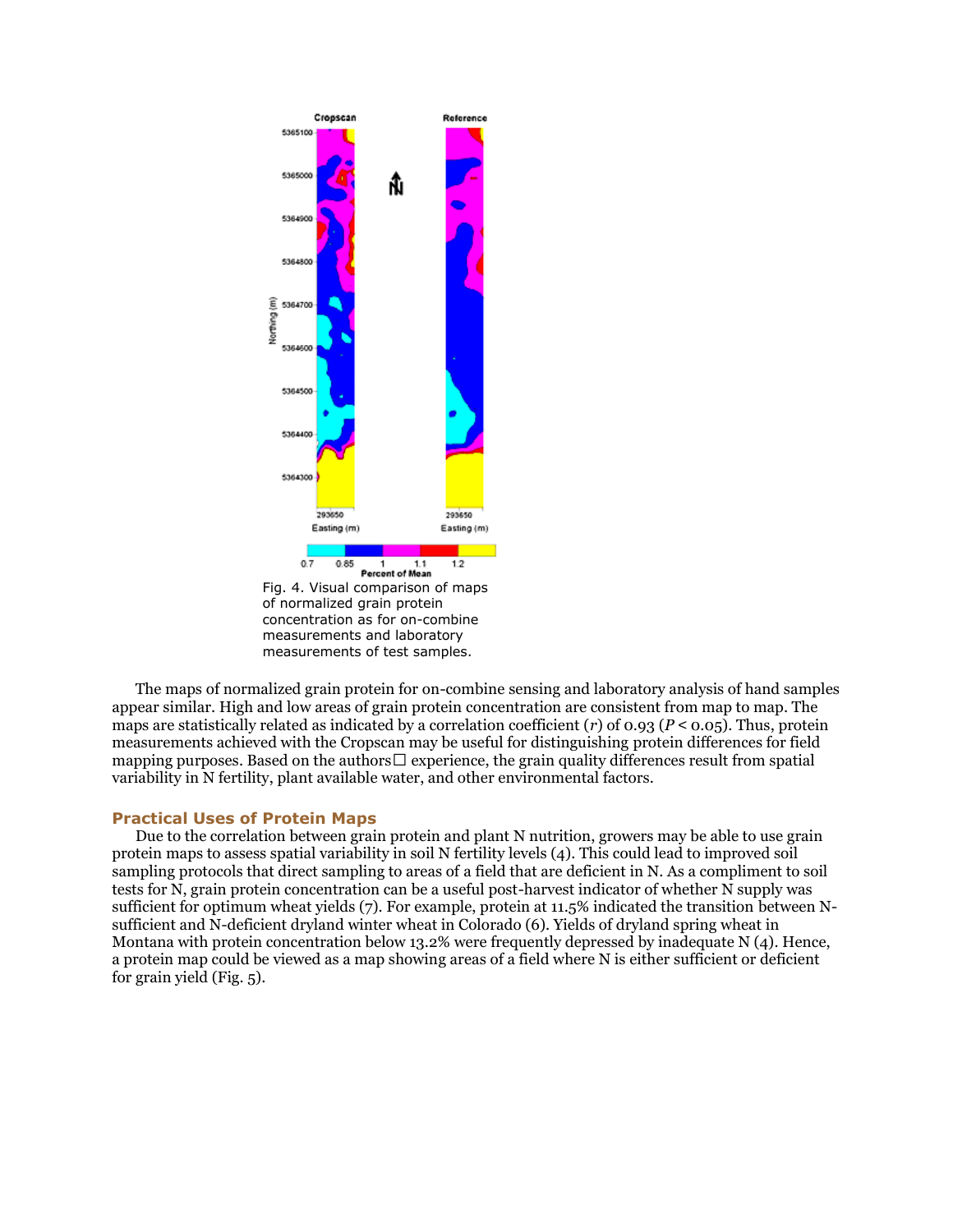

Further, maps of grain yield and grain protein allow for the computation of crop N removal and crop N deficit, which are factors used in identifying management zones for precision N management (9,10). They can be estimated on a site-specific basis using a geographic information system, mapped values of grain yield and grain protein, and simple models relating grain protein to available N, and N removal to wheat yield and grain protein (Fig. 6). The rationale for this approach is that crops are indicators of soil conditions in the root zone and that spatial patterns in grain protein are correlated with patterns in soil profile N.



Fig. 6. Maps of N removal, N deficit, and N recommendation derived from the arithmetic combination of maps of grain yield and grain protein in a geographic information system.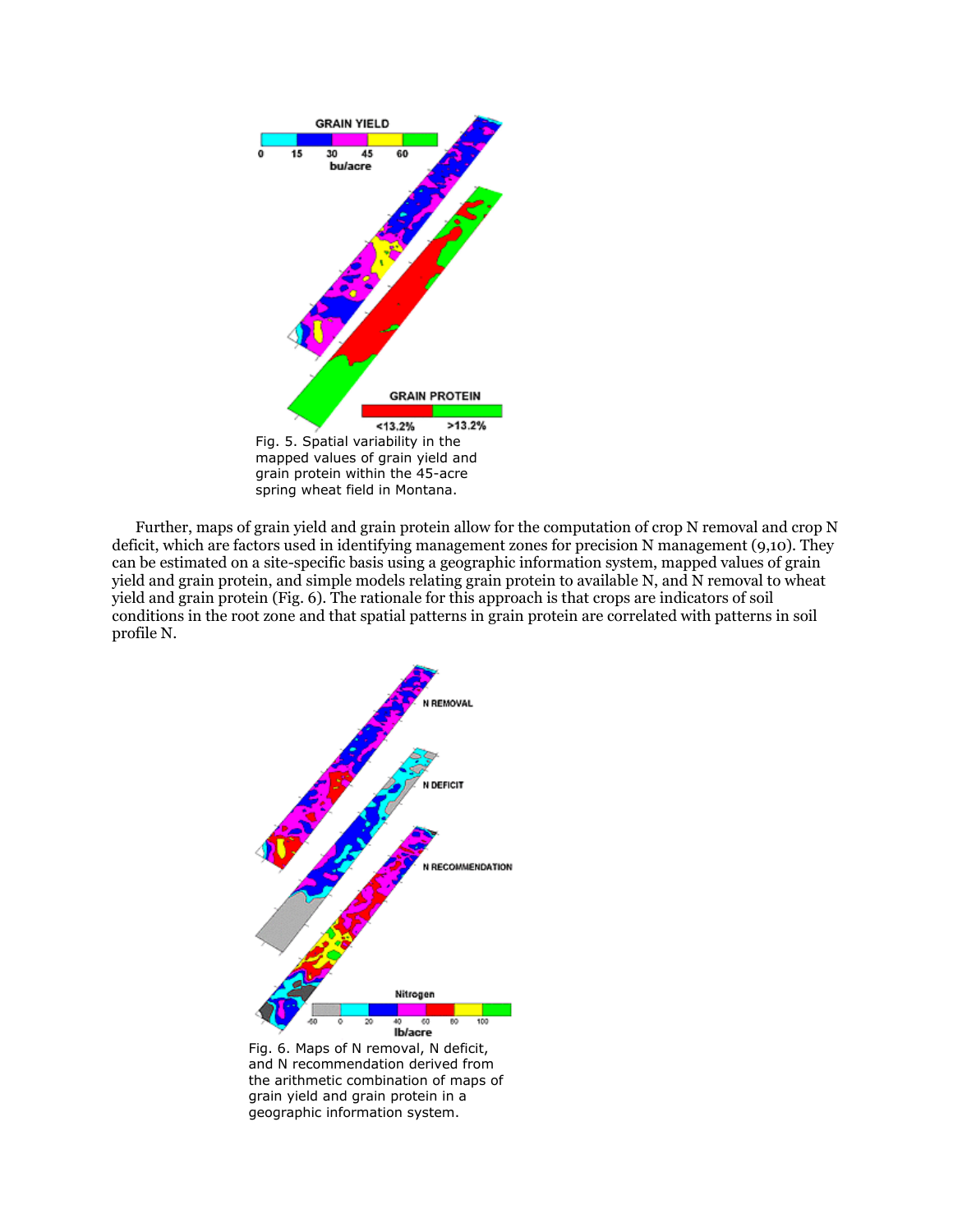Plot and field work by Montana State University showed success in using grain yield and grain protein to quantify straw yield production (5). The relationship between straw yield and grain yield or grain protein is based upon the correlation between grain and straw (2), and presumed correlation between grain protein and straw N. Thus, on-combine sensing of grain yield and protein may provide a rapid, accurate way to quantify and map crop residue cover across farm fields (Fig. 7) versus windshield surveys and line transects that are subjective, labor intensive, or time consuming. Straw yield maps derived from on-combine sensing would increase the accuracy of USDA-NRCS crop residue survey programs, improve soil erosion and carbon management models that use crop residue cover as an input, and provide a means for monitoring compliance for the Conservation Security Program.



#### **Summary and Conclusions**

The Cropscan sensor operated from a combine produced results with deviations that were likely too large for establishing the market value of grain based on protein concentration. However, the mapped output from this optical NIR instrument revealed spatial patterns that were consistent with spatial variability in measured observations of grain protein. One of the main benefits of grain protein maps is ability to better identify N fertility patterns and N management zones within farm fields. To facilitate use of this information, however, manufacturers of on-combine NIR optical sensors will need to develop simple, rapid calibration procedures that farmers find easy to implement in the field. Ideally, such procedures would require only a few grain samples representing a wide range in composition and spectral variance. Further improvements in instrument design may be expected to improve sensor accuracy and reduce requirements for slope/bias correction thus further enhancing growers' ability to segregate grain either on a moving combine during harvest, or on a stationary auger during a grain transfer operation. This has implications for new identity-preserved marketing systems, which are forcing growers to produce high quality wheat that meets buyers' specifications and document the end-use quality of what they have produced.

#### **Acknowledgments and Disclaimer**

This work was supported by USDA ARS, Montana Agricultural Experiment Station, and by grants from USDA Initiative for Future Agriculture and Food Systems and USDA Fund for Rural America. The authors express their grateful appreciation to Jeff Whitmus and Terry Grass for their capable technical assistance, and to the reviewers of this manuscript for their insightful comments.

The use of trade, firm, or corporation names in this publication is for the information and convenience of the reader. Such use does not constitute an official endorsement or approval by the United States